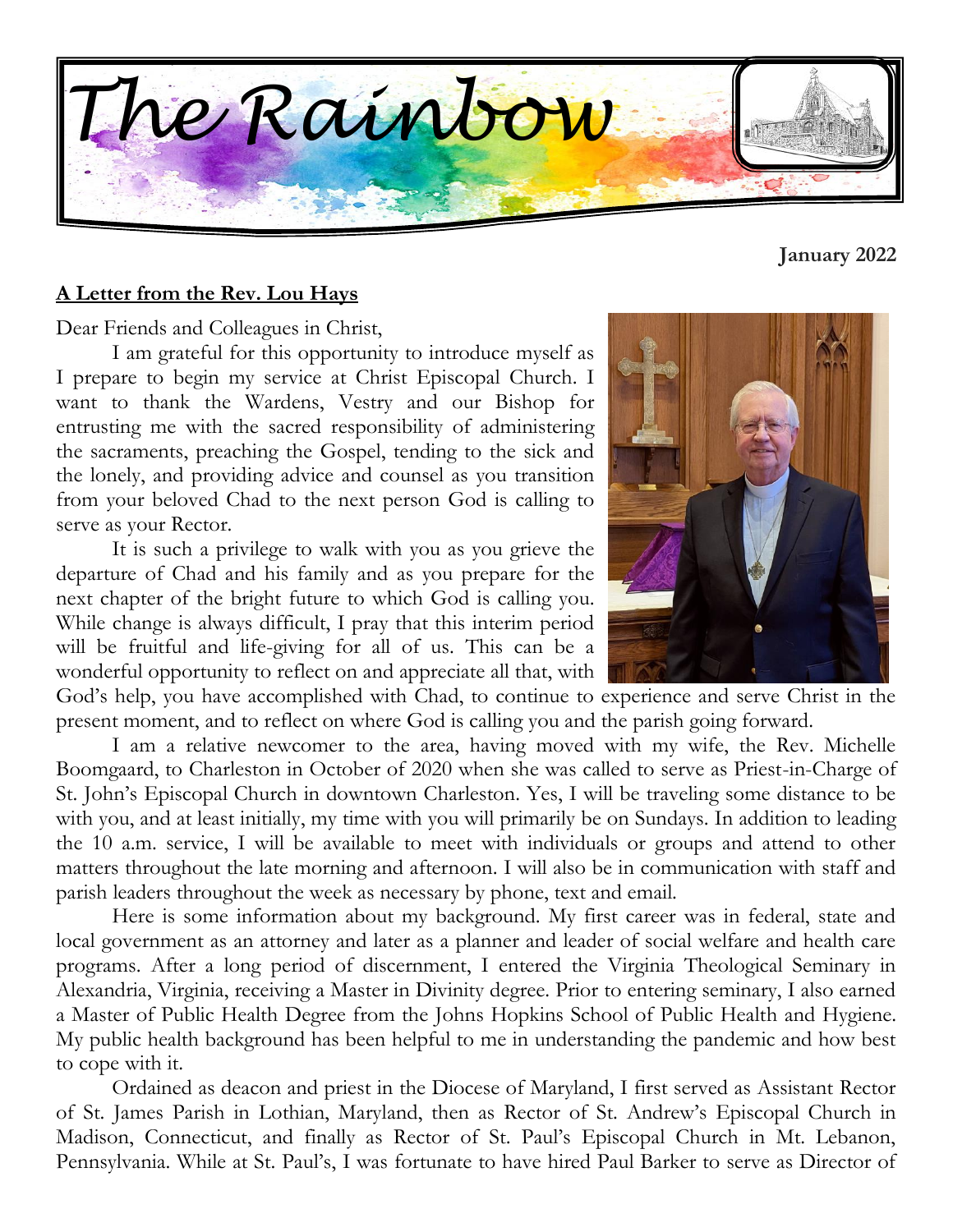Youth Ministry, which led to our mission trips to work with HEP in McDowell County and the continuing relationship with Christ Church. Small world!

After retiring as Rector of St. Paul's, I moved with Michelle to Ontario, Canada, when she became Rector of St. Christopher's Anglican Church in Burlington. While in Canada, I served as interim rector of the Church of the Epiphany and later St. Jude's Anglican Church, both in Oakville. The Anglican Church of Canada is in full communion with the Episcopal Church as part of the World-Wide Anglican Communion.

Although I grew up in the Presbyterian Church, it seems as though I'm now surrounded by Episcopal clergy. In addition to Michelle and me, my older son, Bret, is Rector of the Church of the Advent in Tallahassee, Florida. My younger son, Craig, lives and works in New York City.

I look forward to getting to know as many of you as possible. My first Sunday with you as celebrant and preacher is January 23. If you wish to speak with me beyond the opportunity presented following the service, I will be happy to schedule time with anyone who wants to speak with me privately. I can most easily be reached via email, at  $\text{Lou}(a)$  cecblf.org

I hope you have had a joyful and blessed Christmastide and pray that 2022 will be a year of blessings for all of us.

In Christ's love, the Rev. Lou Hays

#### **The Rev. Chad Slater Named Canon to the Ordinary**

From *Dayspring* December, 2021



The Rev. Chad Slater has accepted Bishop Klusmeyer's call to become the new Canon to the Ordinary in the Diocese of West Virginia. The Bishop made the announcement of the appointment Nov. 14. Bishop Klusmeyer said, "I had the privilege of ordaining Chad to both the diaconate and the priesthood back in 2012 and 2013. He has served as rector of Christ Church, Bluefield, since 2013. "Along the way, Chad has served on Diocesan Council, the Standing Committee and has helped in rebuilding the Highland Educational Project, among other things," the Bishop said. Fr. Slater, his wife Jennifer and their children, Benjamin and Emma, will move to Charleston for a January start date. A native West Virginian, Fr. Slater presently serves as Diocesan Ecumenical Officer, representative to the West Virginia Council of Churches, dean of the New Southern Deanery and as a member of the Peterkin Board. He has

served on the Standing Committee where he was secretary, was the interim director of the Highland Educational Project and was twice elected as a deputy to General Convention. Locally, he serves on the Bluefield Zoning and Planning Board and provides pastoral oversight at Immanuel Lutheran Church. In 2019, he was awarded a Lilly Grant for a program titled Ubuntu in Appalachia to study community development models from African churches and how they could benefit West Virginia. He graduated from West Virginia Wesleyan College with a Bachelor of Arts degree in history and political science in 2004 and earned a Master of Divinity degree from Bexley Hall in Columbus in 2013.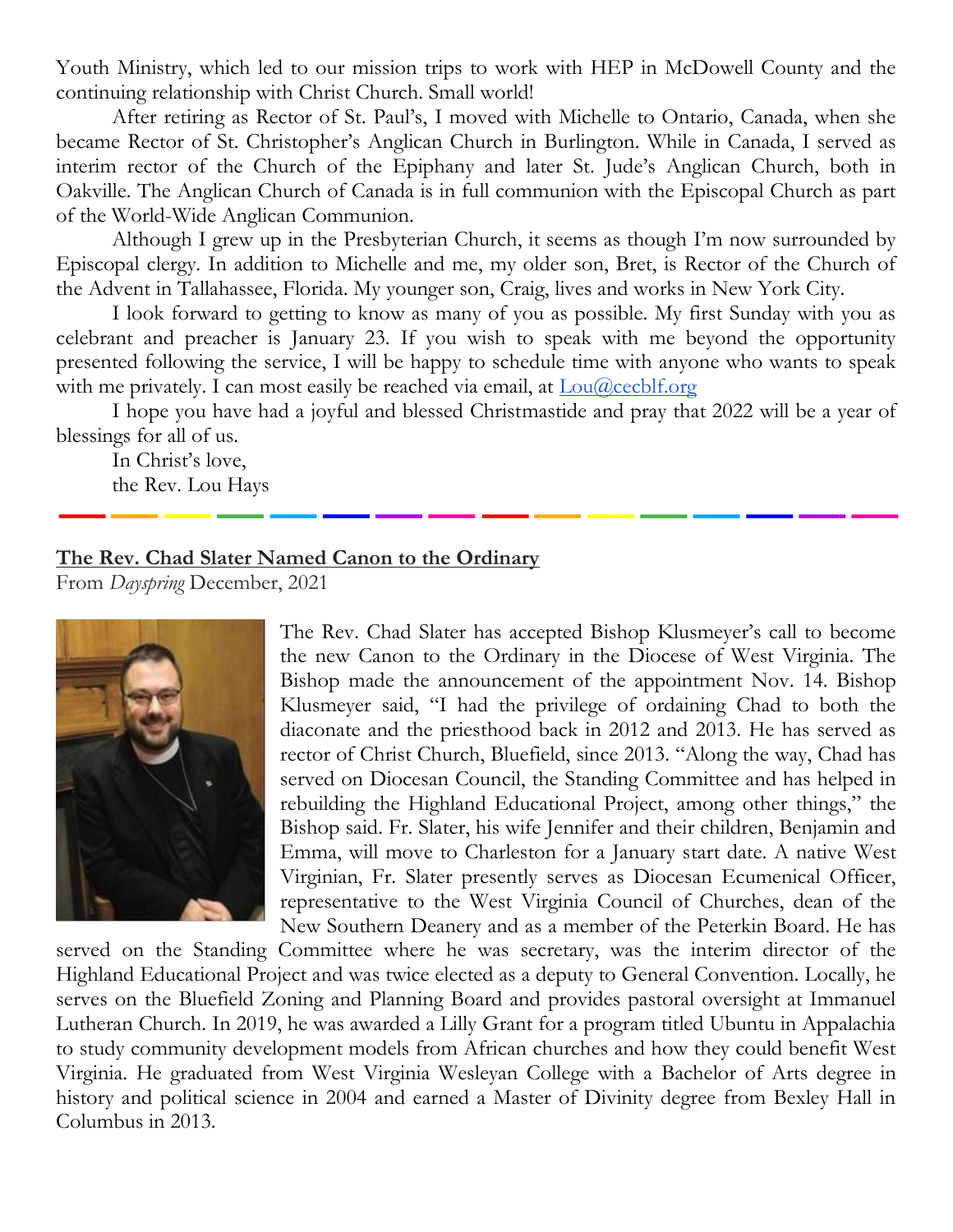### **Drainage Project** *by David Kersey*

For years, we have had moisture/water problems inside the church, all along the east wall. The most obvious area affected is along the bottom of the office wing hallway, where the plaster perpetually has been "bubbled" and sloughing off. The Vestry authorized our Junior Warden, Peter Richardson, to investigate and address the problem.

It was initially assumed that the problem was surface drainage seeping down the outside of the wall. The original plan was to dig out between the driveway and wall and install a French drain. Lambert's Construction was retained for the work.



After the initial excavation and

with the assistance of the Bluefield Storm Water crew with their drain pipe camera, it was determined that all of the flat roof drains connect into three cast iron downspout pipes, contained within the 12-inch concrete exterior wall of the church. Those three pipes exit the wall at the base and are tied into a terra cotta

pipe, designed to discharge the rainwater into the City storm drain. The terra cotta pipe has collapsed, meaning that all of the rainwater from the roof has been dumped into the soil all along the east wall. Lambert's was able to cut into the concrete wall from outside, cut into the cast iron drain pipe, connect PVC pipe into the cast iron, and

then run a new PVC drain pipe down the exterior wall and tie it into the storm drain. Then a French drain was installed above the drain pipe and the concrete curbing between the wall and driveway was reinstalled.

Now we wait for rain….



### **ECW Delivers Cookies to Shut-ins**

Home-baked Christmas cookies made by members of Episcopal Church Women at Christ Church blessed 18 households this year. Thank you to all who helped make this a success!



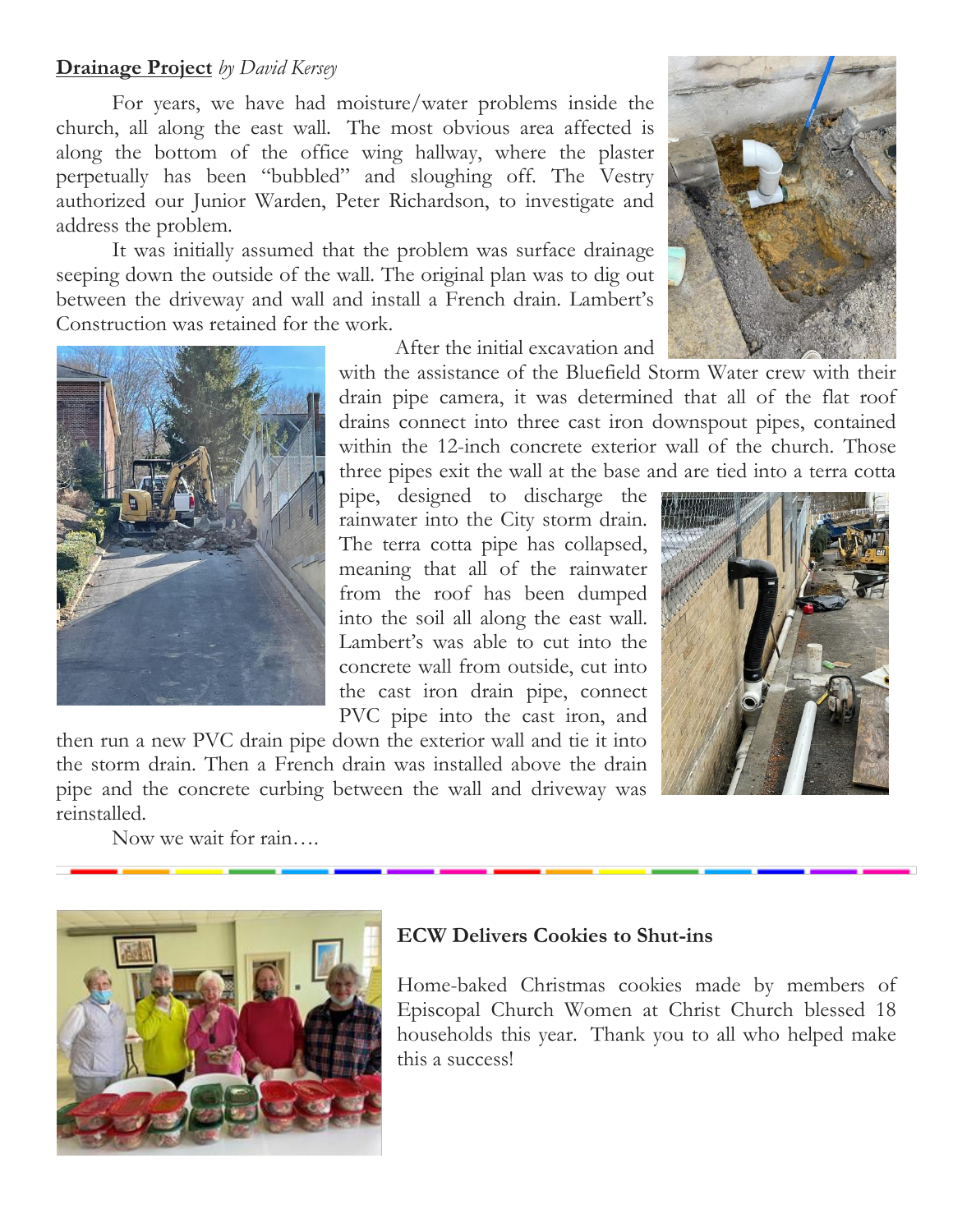

Dorene Dimes, Bonnie Taylor, Joe Sanders, Bea Paine, Bob and Peggy Walk, John Kersey, Martha Linkous, Jay Kephart, Buck and Louisa Sowers, Donna Fortune, Ed and Gladys Fortune, Sarah Irwin, Janet Slager, Dean Farmer, Haddon Lazenby, Jack Burchette, Nick, JL, Randy Snider, Margarette Joplin, David, Martin, Harry, Ben Rose, Jack, Sheri, Dan, Kensley, John, Betty, Matt, Eric, Carol, Dave, Gail, Jean, Lane, Loraine, Sherry, all Healthcare Personnel and Frontline Workers, Ivy and the Gaines Family, John, the Rev. Brian Shoda, the Patterson Family, Velma Harmon, and Taylor Frazier III, and Brian

## **Message from Saint Margaret of Scotland Chapter of the Daughters of the King**



We are certain that everyone has seen *The Daughters of the King* mentioned in the Sunday bulletin and *The Rainbow*. Saint Margaret's Chapel is named for our local order of The Daughters of the King. Saint Margaret is the patron saint of Scotland, and her feast day is celebrated November 16.

### Who We Are

Daughters of the king are women and girls between the ages of seven and 107 who desire a closer walk with the lord. We are Christian women, both lay and ordained, who are strengthened through the discipline of a Rule of Life and supported through the companionship of our sisters. We are all at different stages of our Christian journey – some have just begun and some have been on this path for a long time. But no matter where we are on our sacred journeys, our primary goal is the same – to know Jesus Christ and to make him known to others.

#### Vision Statement of the Order

Empowered by the Holy Spirit, our vision as Daughters of the King is to know Jesus Christ, to make Him known to others, and to become reflections of God's love throughout the world.

#### Order vs. Organization

A Christian order is a community of men or women living under a religious rule. Because Daughters of the King accept a Rule of Life, we define ourselves as an order, not an organization. Our community is found primarily in our local chapters, but it extends around the world.

We don't just enroll as members and attend meetings. After a three-month period of study and discernment, each new member takes vows to uphold the two Rules of the order, the Rule of Prayer and the Rule of Service.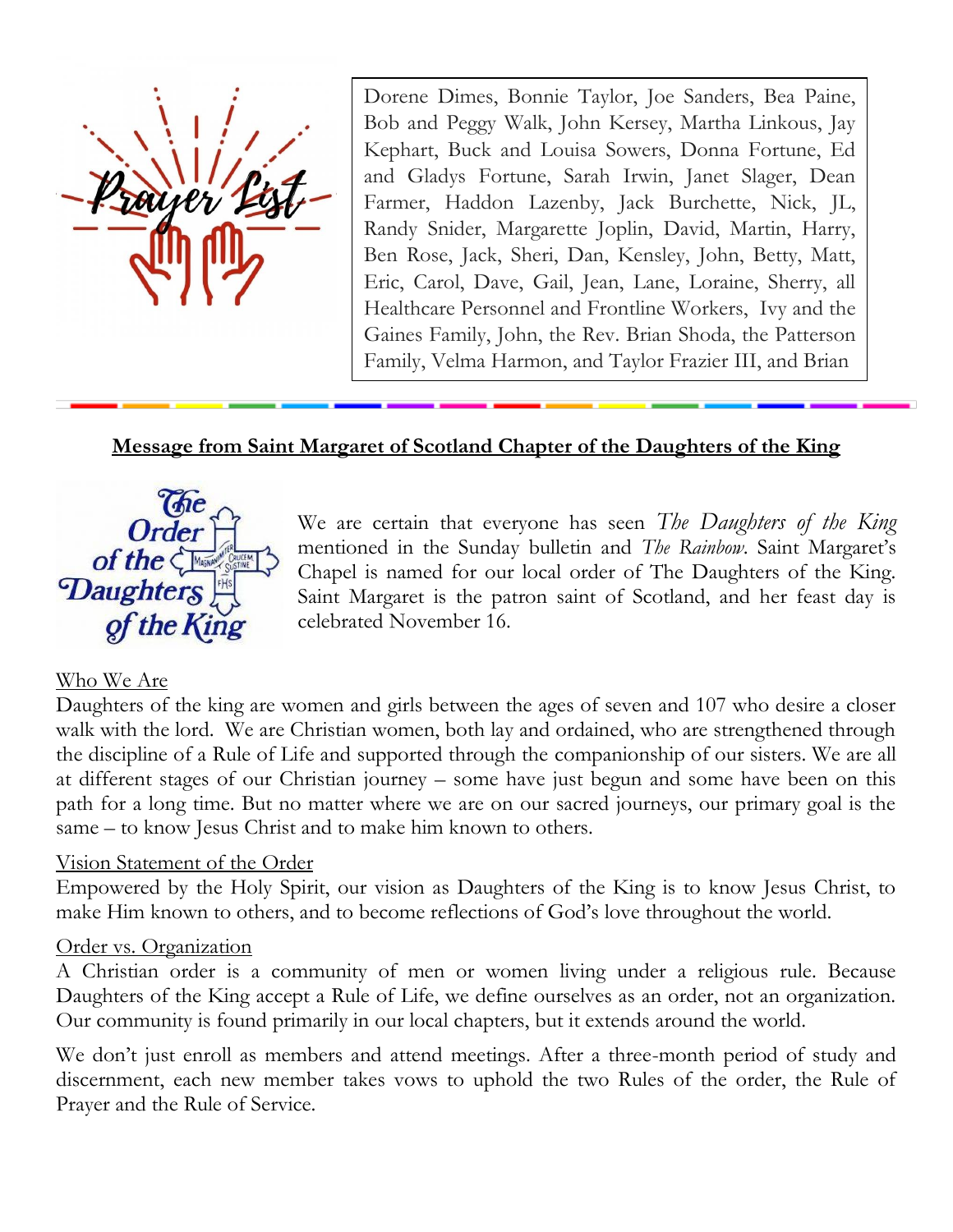# Women of All Ages

Membership in the Order is open to women at every stage of life. The diversity of different ages strengthens and enriches our adult, or senior, Daughters of the King chapters. Younger women benefit from the discipleship of experienced spiritual mentors, and older women are invigorated by the fresh faith and energy of youth. Many senior chapters help spread the Kingdom to the next generation by sponsoring and supporting a Junior Daughters of the King chapter at their churches.

# Junior Daughters of the King

Junior Daughters are young women and girls from 7 to 21 years of age, who make a promise to pray daily and serve our Lord Jesus Christ. Membership is extended to all baptized girls, regardless of denomination. Junior Daughters meet in chapters of three or more girls, under the guidance of a senior Daughter who serves as Directress. Upon admission, Junior Daughters receive a silver Greek fleury cross with the initials FHS For His Sake, as a symbol of their promise of daily prayer and service.

If you are interested in becoming a member, please contact any of our members listed below:

| <b>Becky Beckett</b> | 304-324-0233 |
|----------------------|--------------|
| Chris Justice        | 276-322-3648 |
| Claire Lampert*      | 304-327-0344 |
| Bea Paine            | 304-325-9577 |
| Teresa Paine         | 276-326-3103 |

\*Sacred Heart Catholic Church

Becky Steorts 304-308-2112 Linda Thomas 304-325-9748 Mary Catherine Williams 276-326-2411

Polla Rumberg\* 304-323-3943

We usually meet the third Tuesday of the month at 10:00 a.m., but we are open to having some meetings at other times like afternoon or evening. We do have two members from Sacred Heart Catholic Church.

Submitted by Mary Catherine Williams, president



December Ministry Report

Food Pantry December 12, 2021 50 bags distributed 48 kerosene vouchers handed out Volunteers: Betty Nash, Charlie Nash, Peter Taylor

# Union Mission

Preparation of meals at the Union Mission will continue on January 12 at 3:00 p.m. and January  $26<sup>th</sup>$  at 4:00 p.m.

# Fellowship Home

Snack baskets made possible by the generous contributions from the congregation were delivered to the men's home on Wednesday, December 22<sup>nd</sup>.

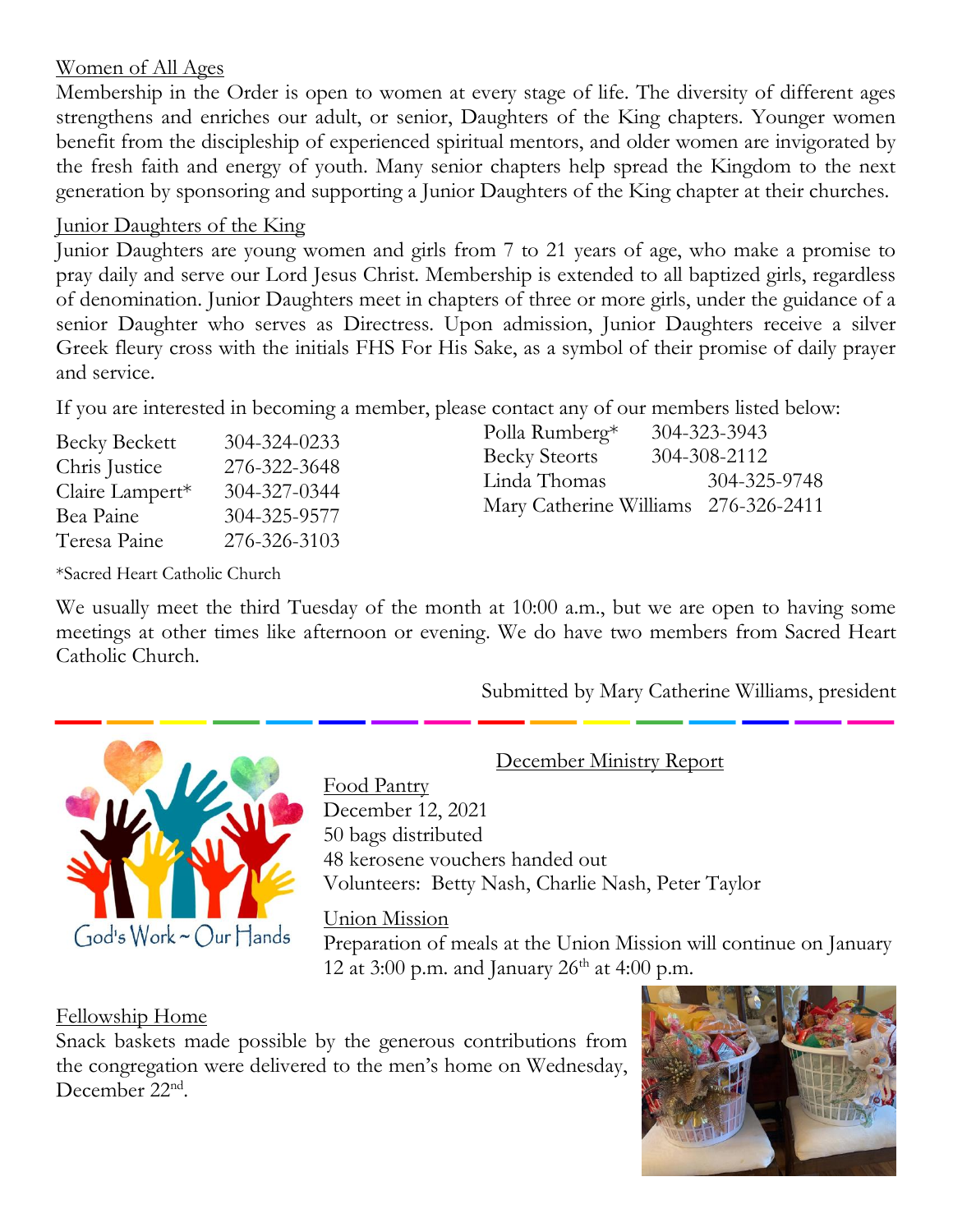

A regular meeting of the Vestry was held on December 15, 2021 beginning at 7:00 p.m.

Present Absent Vic Bowman Alyson Bowling Peter Taylor Betty Nash Peter Richardson Delia Kersey Linda Ammar Elizabeth Clement David Kersey

David Kersey called the meeting to order, declared the presence of a quorum and opened the meeting with a prayer.

The minutes of the November 17, 2021 were reviewed. Upon motion of Delia Kersey and second of Peter Taylor they were unanimously approved. The minutes of the special meeting held on December 8, 2021 were reviewed and unanimously approved upon motion of Linda Ammar and second of Delia Kersey.

The financial report was reviewed. Questions regarding the second PPP loan were raised with regard to where the amount appeared on the income statement and whether it had been forgiven. David Kersey agreed to inquire into those issues.

The Senior Warden reported that he was waiting to hear from the Bishop on finalizing an agreement with Rev. Lou Hays.

For the Junior Warden report, Peter Richardson stated that we are waiting for an estimate on installation of electrical outlets in the nave.

The Communication commission report was given by Delia Kersey. The Rainbow continues to be produced with the great help of Mimi Merritt and Susanne Pulse.

Elizabeth Clement reported that the Education Commission had sponsored a Thanksgiving program for the children with a meal and scavenger hunt.

Peter Taylor, in absence of Betty Nash, reported that Outreach would hold the monthly food pantry with kerosene vouchers on Thursday December 16.

Linda Ammar, for Parish Life, reported that a farewell reception for the Slaters will be held at David's on Saturday January 15 from 3 to 5:00 p.m.

New Business-Upon motion of Peter Richardson and second of Delia Kersey, the Senior Warden and Finance Chair were authorized to draft a budget for the upcoming year.

The annual meeting will be held on January 9, 2021 after the regular service.

There being no other business, the meeting was adjourned.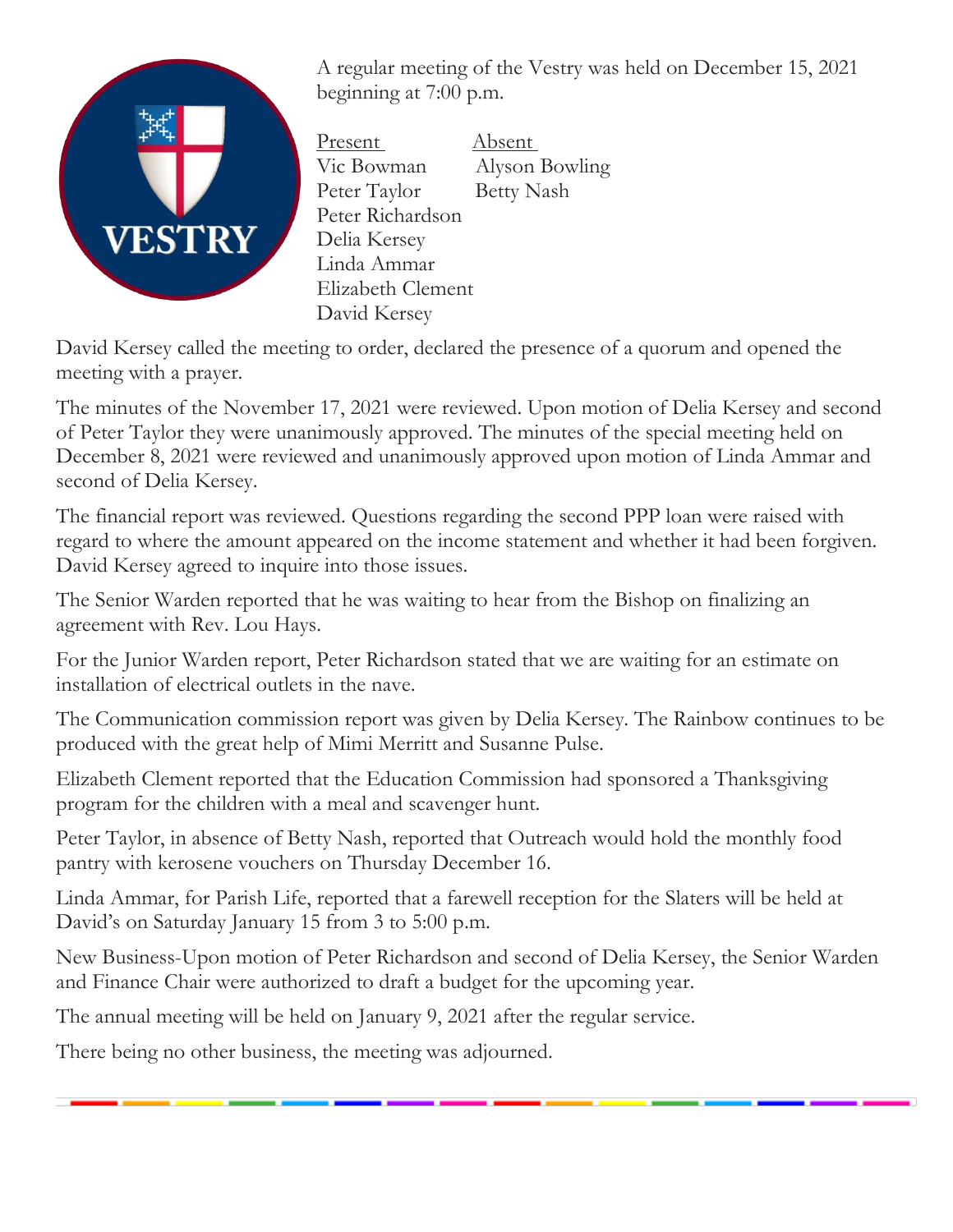| January 2022                                                                                                        |                 |                                                                      |                                                                    |                                                  |                 |                                  |
|---------------------------------------------------------------------------------------------------------------------|-----------------|----------------------------------------------------------------------|--------------------------------------------------------------------|--------------------------------------------------|-----------------|----------------------------------|
| Sun                                                                                                                 | Mon             | Tue                                                                  | Wed                                                                | Thu                                              | Fri             | Sat                              |
|                                                                                                                     |                 |                                                                      |                                                                    |                                                  |                 | Feast of the<br><b>Holy Name</b> |
| 2 <br>Second Sunday<br>after<br>Christmas Day<br>$10:00$ Holy<br>Eucharist                                          | 3               | 4                                                                    | 5                                                                  | 6<br>The Epiphany<br>of Our Lord<br>Jesus Christ | 17              | $\vert 8$                        |
| $\vert$ 9<br>First Sunday after<br>the Epiphany<br>Baptism of Our<br>Lord Jesus Christ<br>$10:00$ Holy<br>Eucharist | $\overline{10}$ | 11                                                                   | $\overline{12}$<br>$3:00$ Union<br>Mission                         | $\overline{13}$                                  | $\overline{14}$ | $\overline{15}$                  |
| 16<br>Second Sunday<br>after the<br>Epiphany<br>$10:00$ Holy<br>Eucharist                                           | 17              | 18<br>The Confession 7:00 Vestry<br>of Saint Peter<br>the Apostle    | 19<br>Meeting                                                      | 20<br>$9:00$ Food<br>Pantry                      | 21              | 22                               |
| $\overline{23}$<br>Third Sunday<br>after the<br>Epiphany<br>$10:00$ Holy<br>Eucharist                               | 24              | $\overline{25}$<br>The<br>Conversion of<br>Saint Paul the<br>Apostle | 26<br>St. Timothy &<br><b>St. Titus</b><br>$4:00$ Union<br>Mission | $\overline{27}$<br>St. John<br>Chrysostom        | 28              | $\overline{29}$                  |
| 30<br>Fourth Sunday<br>after the<br>Epiphany<br>$10:00$ Holy<br>Eucharist                                           | $\overline{31}$ |                                                                      |                                                                    |                                                  |                 |                                  |

- 1-4 Patty Wilkinson 1-16 Sheila Snidow 1-9 Lisa Van Dyke 1-20 Teresa Paine J<br>1-10 Linda Thomas 1-24 Catherine Beemer J<br>1-11 Lee Rose 1-24 Howard Troutner J<br>J<br>J
	-
- 1-15 Mark Williams 1-29 Benjamin Slater and Linda Ammar 1-6 Buck Sowers 1-18 Sandy Moir **Flowers:** 1-24 Catherine Beemer
- 1-11 Lee Rose 1-24 Howard Troutner

**Birthdays: Altar Guild**

1-4 George Clement 1-15 Liliana Bennitt 1-26 Frank Wilkinson Elizabeth Clement, Betty Nash<br>1-4 James Dyer 1-15 Mark Williams 1-29 Benjamin Slater and Linda Ammar

| January 2  | Norma Mahood Bay |
|------------|------------------|
| January 9  | Clement Family   |
| January 16 | Tom Coughlan     |
| January 23 | Jay Kephart      |
| January 30 | Denise Melvin    |